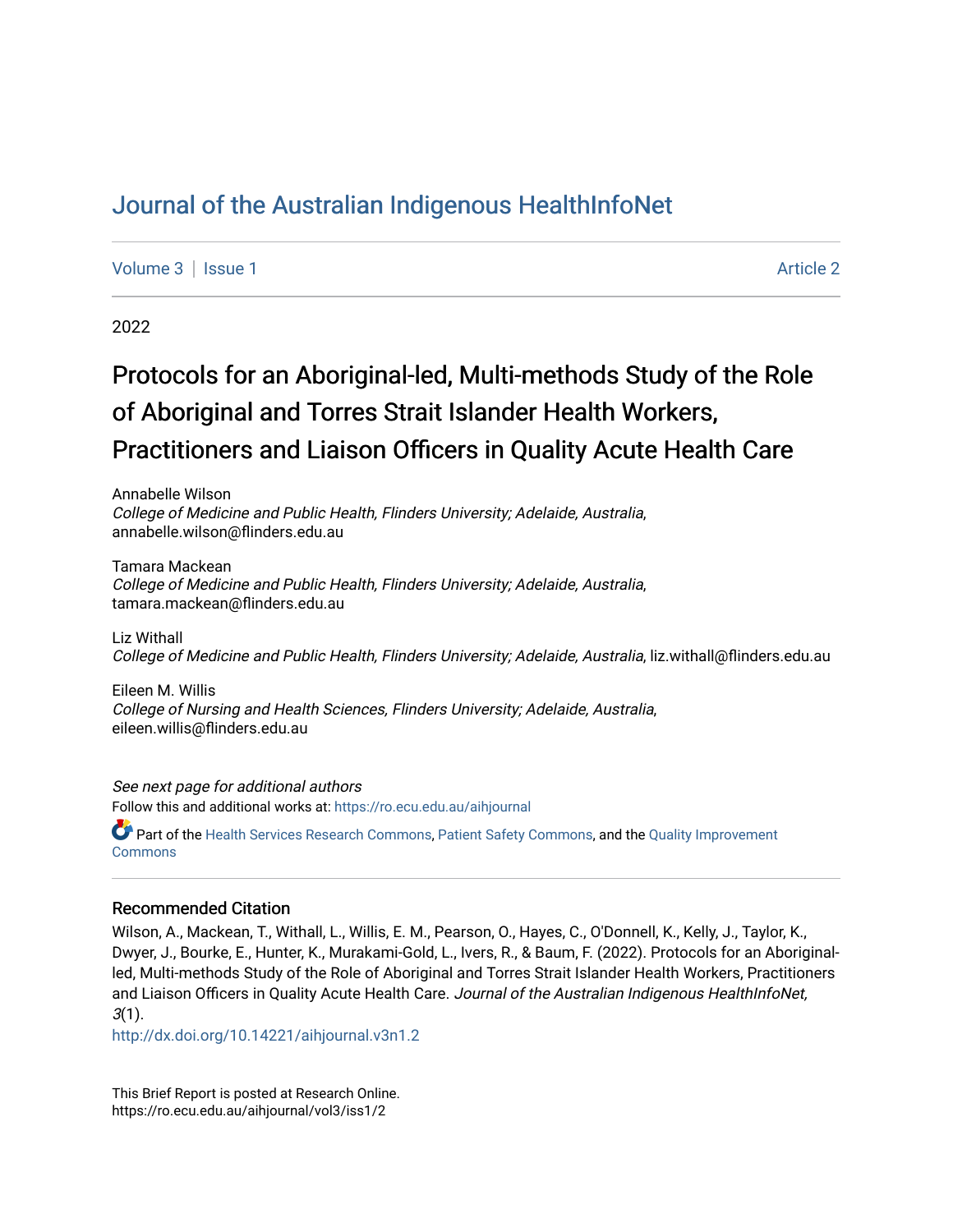# Protocols for an Aboriginal-led, Multi-methods Study of the Role of Aboriginal and Torres Strait Islander Health Workers, Practitioners and Liaison Officers in Quality Acute Health Care

# Corresponding Author

Correspondence concerning this article should be addressed to Annabelle Wilson. Email: annabelle.wilson@flinders.edu.au

# Abstract

# **Objectives**

Aboriginal and Torres Strait Islander Health Workers/Practitioners and Liaison Officers play an important, often critical role providing advocacy and cultural and emotional support for Aboriginal and Torres Strait Islander patients. The main goals of this research are to explore i) how Aboriginal and Torres Strait Islander Health Workers/Practitioners and Liaison Officers are integrated in the routine delivery of care for Aboriginal and Torres Strait Islander peoples in hospital, and ii) how the role of Aboriginal and Torres Strait Islander Health Workers/Practitioners and Liaison Officers facilitates quality health outcomes.

# Methods

This study is being conducted in three different hospitals using a multi-method approach including: yarning and Dadirri, patient journey mapping, survey and semi-structured interviews. Ethics approval has been provided from four ethics committees covering the three project sites in Australia (Adelaide, South Australia; Sydney, New South Wales and Alice Springs, Northern Territory).

#### **Significance**

This study uses innovative methodology founded on the privileging of Aboriginal and Torres Strait Islander knowledges to collect Aboriginal and Torres Strait Islander perspectives and understand patient journeys within acute health care systems. This project is led by Aboriginal and Torres Strait Islander researchers and guided by the Project Steering Committee comprised of stakeholders.

#### Implications

There is limited research that explores quality acute care processes and the integration of Aboriginal and Torres Strait Islander Health Workers/Practitioners work within health care teams. This research will make a valuable contribution to understanding how hospital services can achieve quality acute health care experiences for Aboriginal and Torres Strait Islander People.

# Keywords

Aboriginal, Torres Strait Islander, Aboriginal Health Worker, Aboriginal Health Practitioner, Aboriginal Liaison Officer, Indigenous, acute health care

# Authors

Annabelle Wilson, Tamara Mackean, Liz Withall, Eileen M. Willis, Odette Pearson, Colleen Hayes, Kim O'Donnell, Janet Kelly, Kerry Taylor, Judith Dwyer, Elizabeth Bourke, Kate Hunter, Lorna Murakami-Gold, Rebecca Ivers, and Fran Baum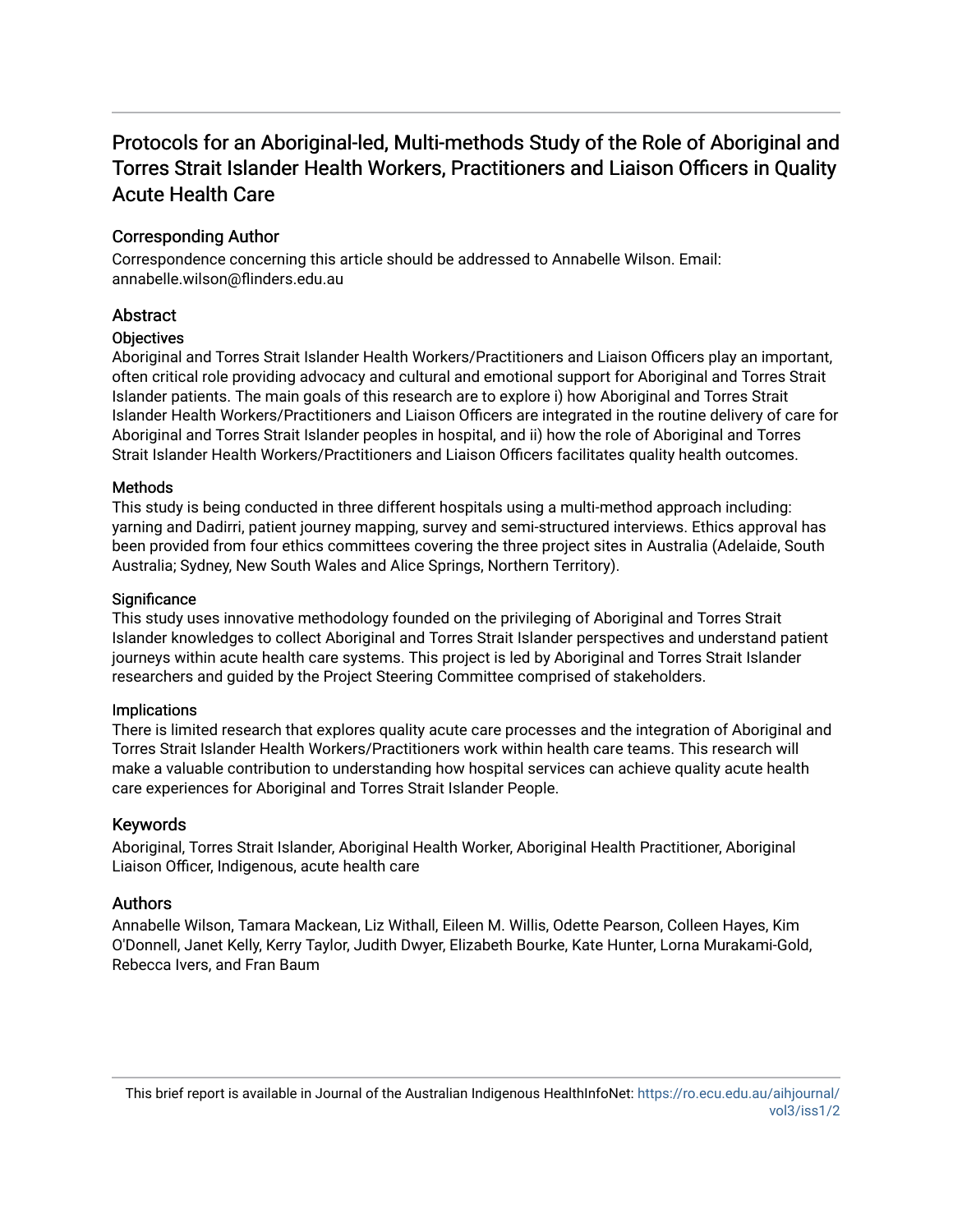Australia is home to the oldest, continuous living cultures in the world and the survival of these cultures is testament to the ongoing strength, tenacity and resilience of Aboriginal and Torres Strait Islander peoples. Aboriginal and Torres Strait Islander peoples have made significant contributions to Australian society, particularly in the area of health and wellbeing, notably in comprehensive primary health care and the health workforce (Hayman et al., 2009; Health Workforce Australia, 2011; National Aboriginal Community Controlled Health Organisation, 2013). Well known disparities exist in health outcomes for Aboriginal and Torres Strait Islander people compared to other Australians (Australian Institute Health and Welfare, 2019; Katzenellenbogen et al., 2013). In an acute care context this includes poorer access to medical and surgical procedures, higher rates of discharge against medical advice and potentially preventable hospital admissions, and difficulty delivering health services that are culturally competent (AIHW, 2021). The significant difference in health status and outcomes reflect the ongoing impact of colonisation, oppression and racism, including inequitable access to proper, quality acute health care (Markwick et al., 2014).

Aboriginal and Torres Strait Islander Health Workers/Practitioners and Liaison Officers are essential constituents of the Australian health workforce and key to realising government and nongovernment efforts in closing gaps in health, wellbeing and social outcomes (Department of Health and Ageing, 2013). Aboriginal Health Workers are Aboriginal and/or Torres Strait Islander peoples who have gained a Certificate II or higher qualification in Aboriginal and/or Torres Strait Islander Primary Health Care (National Aboriginal and Torres Strait Islander Health Worker Association, 2018). Aboriginal and/or Torres Strait Islander Practitioners have a Certificate IV in Aboriginal and/or Torres Strait Islander Primary Health Care Practice, and have successfully applied for and been registered with the Aboriginal and Torres Strait Islander Health Practice Board of Australia through the Australian Health Practitioner Regulation Agency (AHPRA) (National Aboriginal and Torres Strait Islander Health Worker Association, 2018). There are many terms for the professions and roles of this diverse workforce. For the convenience of readers, we use the overarching term 'Aboriginal and Torres Strait Islander Health Workers/Practitioners'.

Aboriginal and Torres Strait Islander Health Workers/Practitioners' specific roles may vary according to their location. However, roles often include advocacy and emotional support for Aboriginal and Torres Strait Islander patients and their families, advice regarding cultural practices and protocols, clinical services, health promotion, support for social services (transport, accommodation and financial aid) and role modelling holistic health care in practice (Health Workforce Australia, 2011).

Despite the crucial role of Aboriginal and Torres Strait Islander Health Workers/Practitioners, a systematic review of the literature revealed that there is limited research that explores quality acute care processes and the integration of their work within health care teams (Mackean et al. 2020). Recently, studies have highlighted the impact of Aboriginal and Torres Strait Islander Health Workers/Practitioners in the fields of cardiology and cancer. Specifically, they were 'considered crucial' for effective communication, especially for the explanation of medical procedures (Department of Health, 2015; Deshmukh et al., 2014; Mieklejohn et al., 2016). Nevertheless, literature also highlights professional challenges that many Aboriginal and Torres Strait Islander Health Workers/Practitioners face which hinders their ability to achieve the best outcomes with patients. This includes a lack of clarity on roles and expectations; varying levels of understanding and acceptance from non-Indigenous clinicians and managers of the value they provide in encouraging Aboriginal and Torres Strait Islander patients to seek care; and racism and work environments which do not provide cultural safety (Deshmukh et al., 2014; Durey et al., 2011; Katzenellenbogen et al., 2015; Lai et al., 2018; Topp et al., 2018).

The need for health system reform has been advocated for by Aboriginal and Torres Strait Islander peoples and their allies for decades. In 2006, the Australian Commission on Safety and Quality in Health Care (ACSQHC) was established as an independent statutory authority in 2011. A component of the ACSQHC are the National Safety and Quality Health Service (NSQHS) Standards (Australian Commission on Safety and Quality in Health Care, 2016) which are used to assess hospitals and other services for accreditation. There are six actions specific to meeting the needs of Aboriginal and Torres Strait Islander peoples in hospitals. Supporting the introduction of these specific standards in hospital accreditation is a User Guide developed by the Wardliparingga Aboriginal Research Unit of the South Australia Health and South Australian Health and Medical Research Institute (The Wardliparingga Aboriginal Research Unit of the South Australian Health & South Australian Health and Medical Research Institute, 2017). Health services have been assessed by these standards since the beginning of 2019.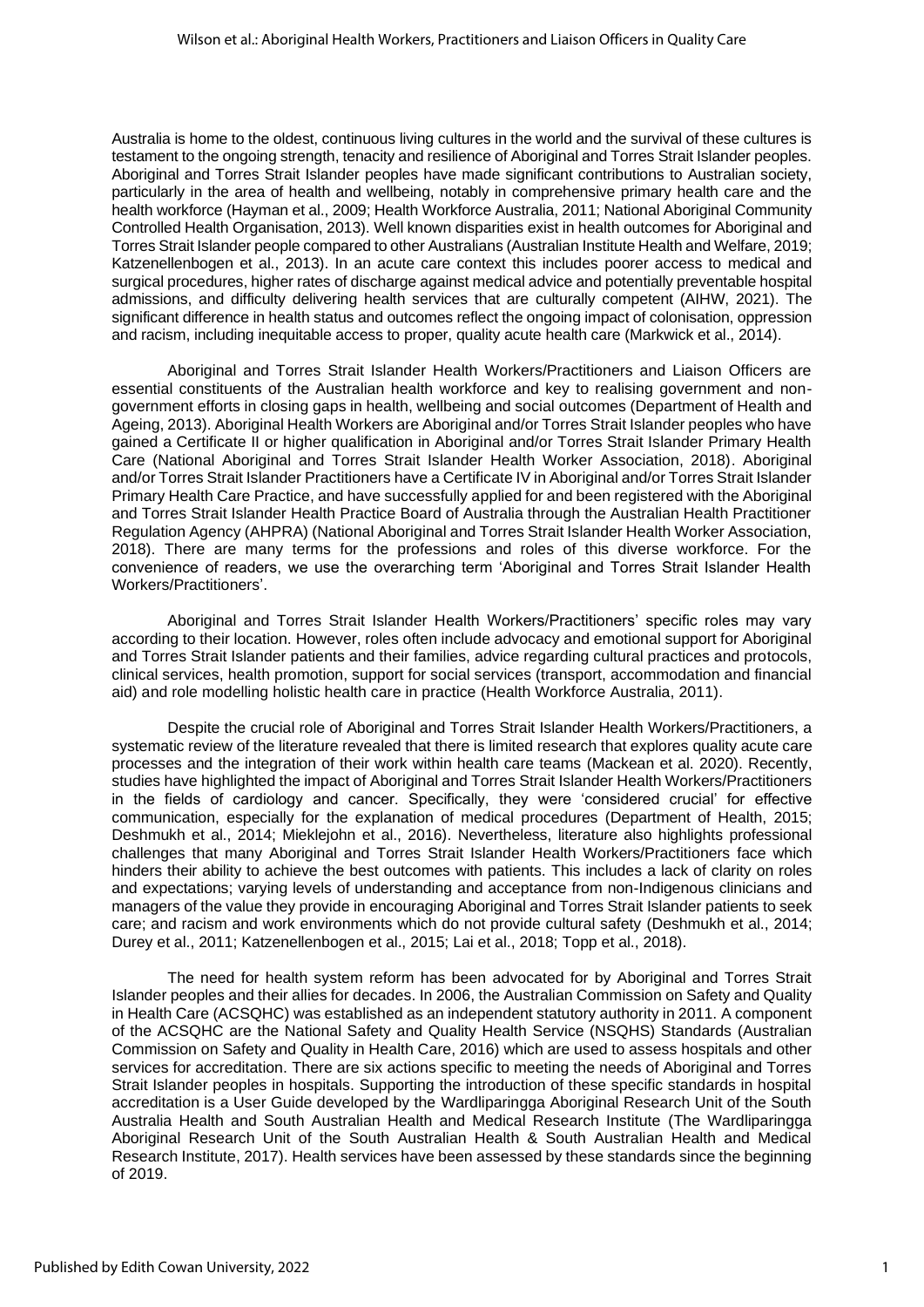Both the Aboriginal and Torres Strait Islander Quality Improvement Framework (ATSIQIF) and the NSQHS highlight important quality health care items relating to Aboriginal and Torres Strait Islander people which include the identification of Aboriginal and/or Torres Strait Islander status; the processes of clinical handover, referral, discharge and readmission (including instances of discharge against medical advice and not waiting for treatment); communication errors and complaints; the involvement of patients, families and communities in decisions about health care and planning; the gathering of information on patient experiences; documentation of clinical problems such as hospital acquired infections, safe use of medicines and blood products, and responding appropriately to clinical deterioration; as well as workforce development for appropriate models of care; and mechanisms to support the delivery of culturally safe health care (Australian Commission on Safety and Quality in Health Care, 2012; Renhard et al., 2014). Critical to these items are i) the role of Aboriginal and Torres Strait Islander Health Workers/Practitioners, ii) patient experiences of the quality of acute health care and iii) perspectives of health professionals providing care. This project will bring these components together and address two main goals:

- 1. To explore how Aboriginal and Torres Strait Islander Health Workers/Practitioners and Liaison Officers are integrated in the routine delivery of care for Aboriginal and Torres Strait Islander peoples in hospital
- 2. How the role of Aboriginal and Torres Strait Islander Health Workers/Practitioners and Liaison Officers facilitates quality health outcomes through appropriate assessment of patients', and their families' satisfaction with acute health care.

These goals will be addressed through the following elements:

- 1. Documenting, assessing and increasing detailed understanding of the role of Aboriginal and Torres Strait Islander Health Workers/Practitioners and Liaison Officers in acute health care services.
- 2. Documenting Aboriginal and Torres Strait Islander patient and family experiences of, and satisfaction with, acute health care services where Aboriginal and Torres Strait Islander Health Workers/Practitioners are employed.
- 3. Identifying the extent, and the processes by which Aboriginal and Torres Strait Islander Health Workers/Practitioners and Liaison Officers contribute to a) facilitating access to acute health care and interventions, and b) the quality of acute health care received by Aboriginal and Torres Strait Islander people.
- 4. Assessing non-Indigenous health professionals' experiences of and perspectives on working with Aboriginal and Torres Strait Islander Health Workers/Practitioners and Liaison Officers in acute health care services settings.
- 5. Developing and/or modifying tools and strategies to augment the integration of Aboriginal and Torres Strait Islander Health Workers/Practitioners and Liaison Officers into effective acute health care delivery teams.

# **Methods and analysis**

The study is multi-site, and multi-method organised into five phases (Figure 1). The research will be established in three Australian sites: Flinders Medical Centre (Adelaide, SA), Alice Springs Hospital (Alice Springs, Northern Territory) and Royal Prince Alfred Hospital (Sydney, New South Wales). Having multiple sites facilitates the consideration of complex and nuanced differences in context between the three jurisdictions, including different demography (NSW contains the largest population of Aboriginal and Torres Strait Islander people, NT has the largest population proportion of Aboriginal people), different institutional practices and catchment areas (SA and NSW sites have large tertiary health service catchments and referral systems which extend across jurisdictions) and different experiences of health reform, as well as the inherent cultural diversity of Aboriginal and Torres Strait Islander peoples. There are also significant differences in training, support, structural location, funding and ways of working (models of care) of Aboriginal and Torres Strait Islander Health Workers/Practitioners in the proposed sites.

The number of participants that will be recruited for each phase to provide a depth and breadth of information are recorded in Table 1. Due to a smaller population in Alice Springs compared to the other sites, the percentage of participants in most phases will be approximately 20%, 40% and 40% respectively.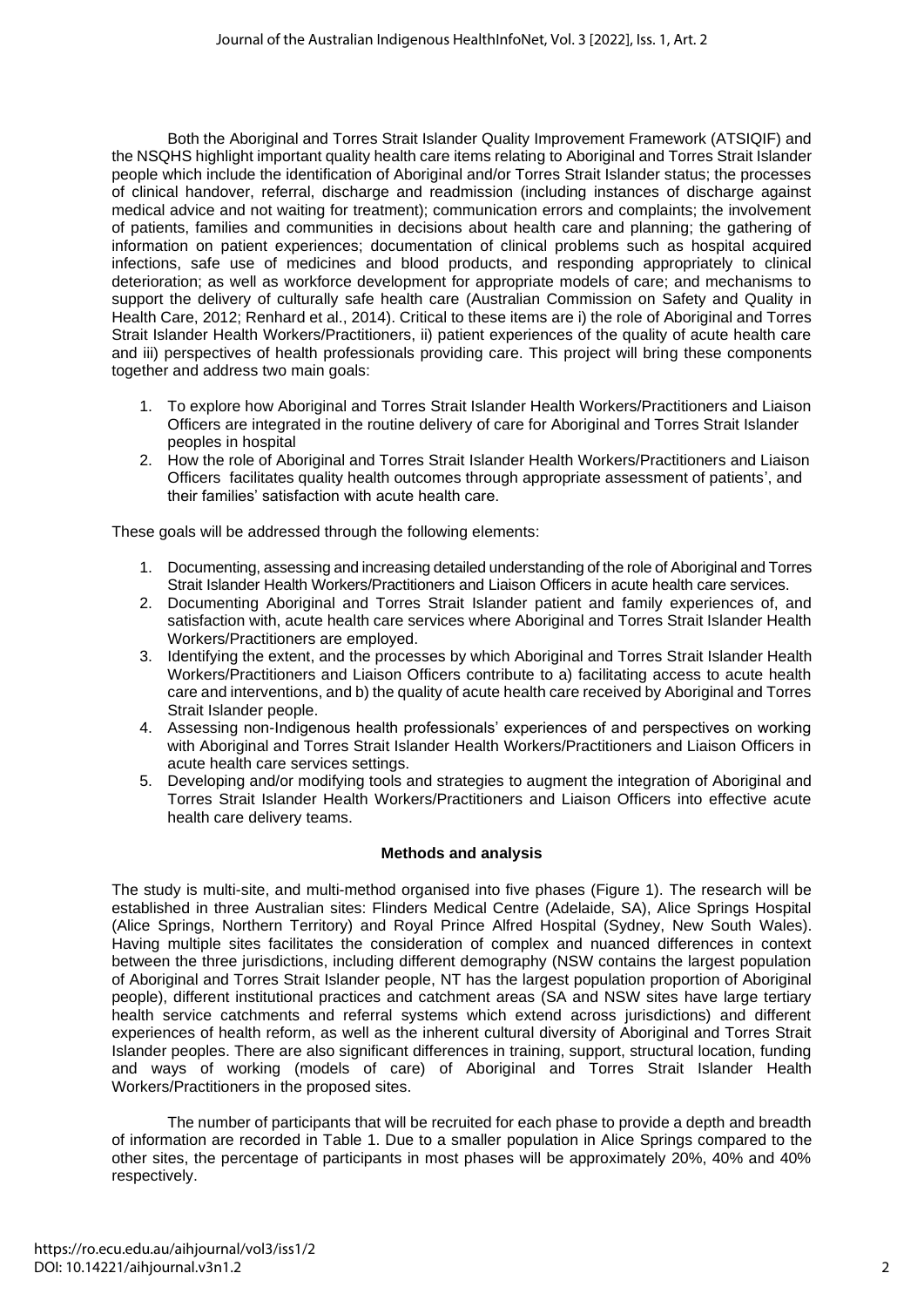# **Figure 1**

#### *Five Phases of Research*

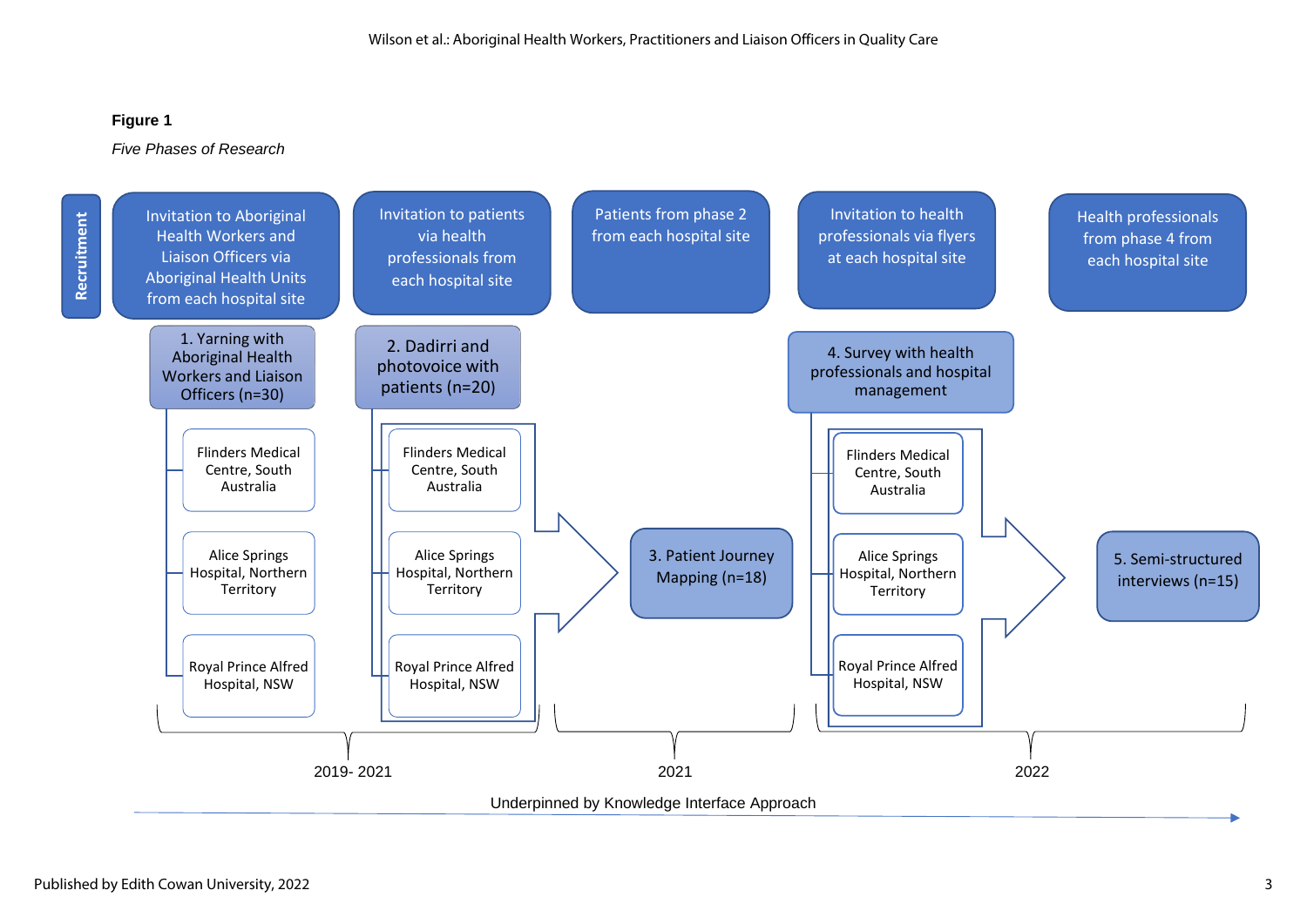# **Table 1**

*Overview of the Phases of the Project*

| <b>Phase</b>                     | Research objective                                                                                                                                                                                                    | Data collection                                                                                      | <b>Participants</b>                                                                                                               | Total number of<br>participants in each<br>phase                  |
|----------------------------------|-----------------------------------------------------------------------------------------------------------------------------------------------------------------------------------------------------------------------|------------------------------------------------------------------------------------------------------|-----------------------------------------------------------------------------------------------------------------------------------|-------------------------------------------------------------------|
| Yarning                          | To explore perspectives from<br>Aboriginal and /or Torres Strait<br><b>Islander Health</b><br>Workers/Practitioners in<br>relation to their role, using the<br>Aboriginal research<br>methodology of yarning          | Audio recording of yarns<br>Reflections from<br>Aboriginal research<br>assistants                    | Aboriginal and /or Torres<br>Strait Islander Health Workers/<br>Practitioners                                                     | $n = 30$<br>(Alice Springs= 6;<br>Adelaide= 12;<br>Sydney= $12$ ) |
| Dadirri                          | To explore patient<br>experiences with Aboriginal<br>and /or Torres Strait Islander<br><b>Health Workers/</b><br><b>Practitioners</b>                                                                                 | Audio recording<br>Photos taken by patients<br>Reflections from<br>Aboriginal research<br>assistants | Aboriginal and/or Torres<br>Strait Islander patients                                                                              | $n=20$<br>(Alice Springs= 4;<br>Adelaide= 8;<br>Sydney= $8)$      |
| Patient<br>Journey<br>Mapping    | To explore steps involved in a<br>patient's journey from home to<br>hospital, across health<br>services and back again                                                                                                | Patient medical records                                                                              | Aboriginal and/or Torres Strait<br><b>Islander patients</b><br>Health professionals involved<br>in their care.                    | $n = 18$<br>(Alice Springs= 6;<br>Adelaide= 6;<br>Sydney= $6$ )   |
| Survey                           | To explore the experiences of <b>.</b><br>health professionals and<br>managers about their<br>experiences<br>working with Aboriginal and<br>or Torres Strait Islander<br><b>Health Workers/Practitioners</b>          | Online survey                                                                                        | health professionals and<br>managers working with<br>Aboriginal and /or Torres<br>Strait Islander Health<br>Workers/Practitioners | TBC<br>(Alice Springs= 20%;<br>Adelaide=40%:<br>Sydney 40%)       |
| Semi-<br>structured<br>interview | To explore the experiences of $\bullet$<br>health professionals and<br>managers about their<br>experiences working<br>with Aboriginal and /or Torres<br><b>Strait Islander Health</b><br><b>Workers/Practitioners</b> | Audio recording                                                                                      | health professionals and<br>managers working with<br>Aboriginal and /or Torres<br>Strait Islander Health<br>Workers/Practitioners | $n = 15$<br>(Alice Springs= 3;<br>Adelaide= 6;<br>Sydney= $6$ )   |

This project is based on a Knowledge Interface approach (Durie, 2005) whereby Aboriginal and Torres Strait Islander and non-Aboriginal and Torres Strait Islander knowledges of health and care are brought together in the research process. This includes the investigators and the participants. Importantly, Aboriginal and Torres Strait Islander worldviews and perspectives are presented as the privileged voice in this process.

# **1. Establishment Phase**

Ethics approval has been provided from five ethics committees covering the three project sites in Australia (Adelaide, South Australia; Sydney, New South Wales and Alice Springs, Northern Territory). Further, the study has been registered with the ANZCTR Trial ID: ACTRN12620000297921. A Project Manager will manage the research across the three sites and each site will have one local Aboriginal and or/ Torres Strait Islander research assistant, supported by the Project Manager and other project investigators.

A Project Steering Committee (PSC), with majority Aboriginal membership (including key Aboriginal and Torres Strait Islander organisations) will provide direction and advice to the project team and to play a key role in the modification of data collection tools, data analysis, synthesis of findings and the translation and dissemination of findings. This type of governance structure supports researchers through providing relevant context including organisational strategies and lived experience as well as providing opportunities for the Project Steering Committee members to shape the research process and contribute to research outputs.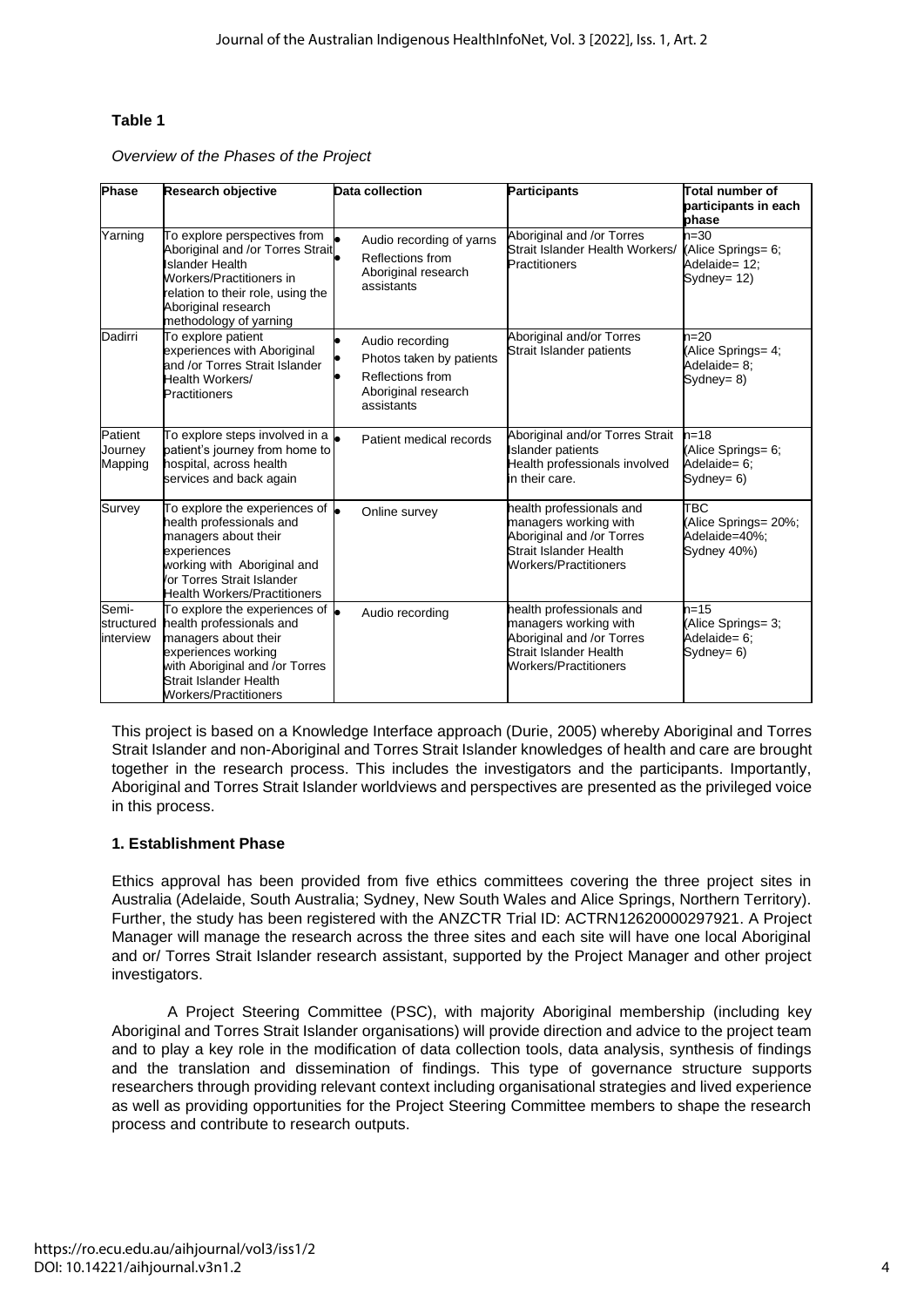# **2. Yarning Phase**

Aboriginal research assistants in each site will invite Aboriginal and/or Torres Strait Islander Health Workers/Practitioners and Liaison Officers employed at the study sites to participate in yarning sessions. Bessarab and Ng'andu (2010) describe yarning "as a process that requires the researcher to develop and build a relationship that is accountable to Indigenous people participating in the research." Yarning has been chosen as a research approach as it privileges Indigenous communication in a way that is respectful and culturally appropriate. It has been recognised as both a credible and valuable method within the Indigenous health setting (Walker et al., 2014). There are different types of yarning, however in this study, research topic yarning will be utilised. Within research topic yarning the conversation is framed with both a beginning and end, however it is also relaxed and enables an opportunity for the participant to take the researcher on a 'journey' on topics of interest to them that are relevant to the research (Bessarab & Ng'andu, 2010). Content to cover during yarning has been outlined in Figure 2 below.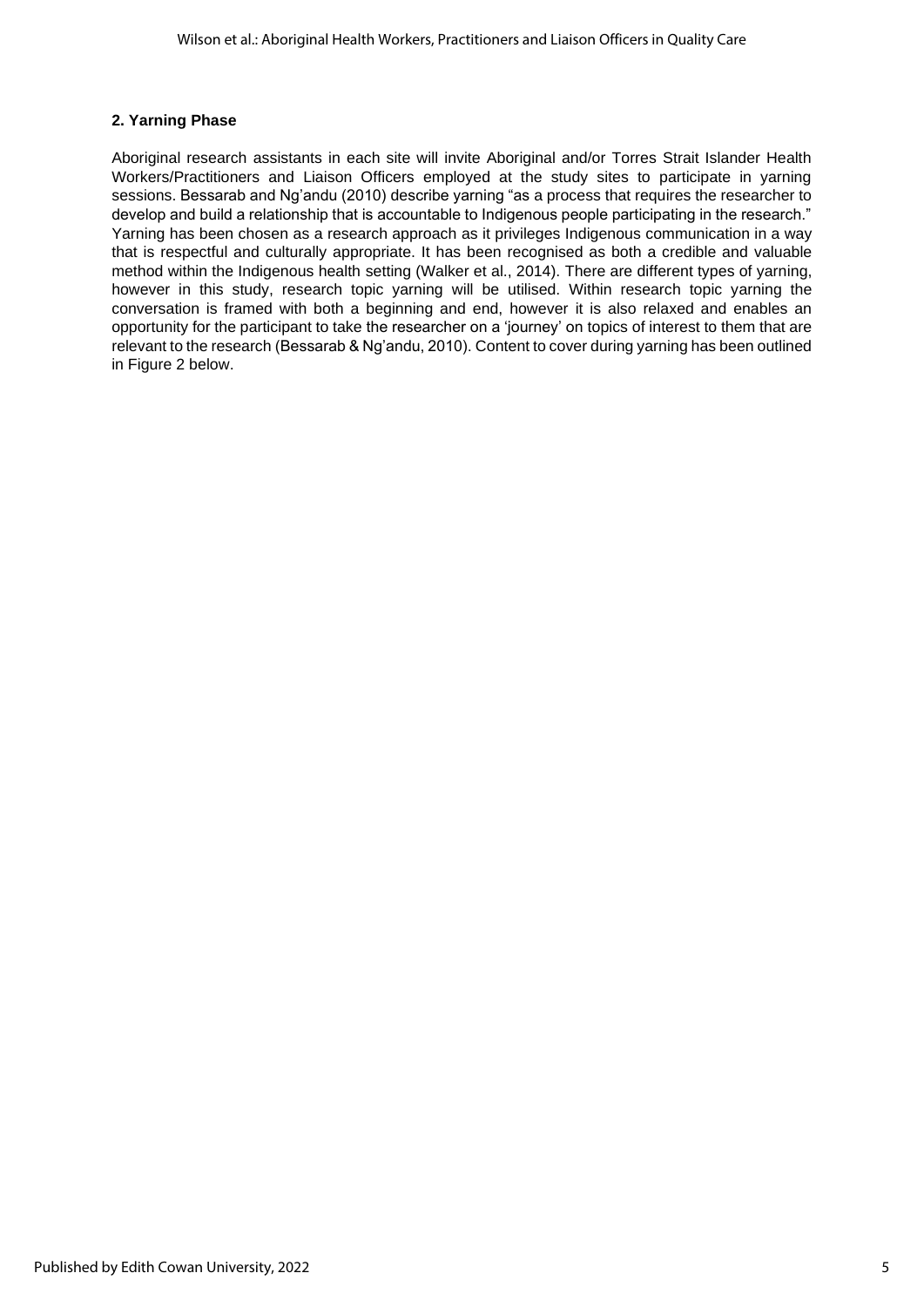#### **Figure 2**

*Yarning Guide for Research Staff to Use When Yarning with Aboriginal Health Workers, Aboriginal Health /Practitioners and Liaison Officer*

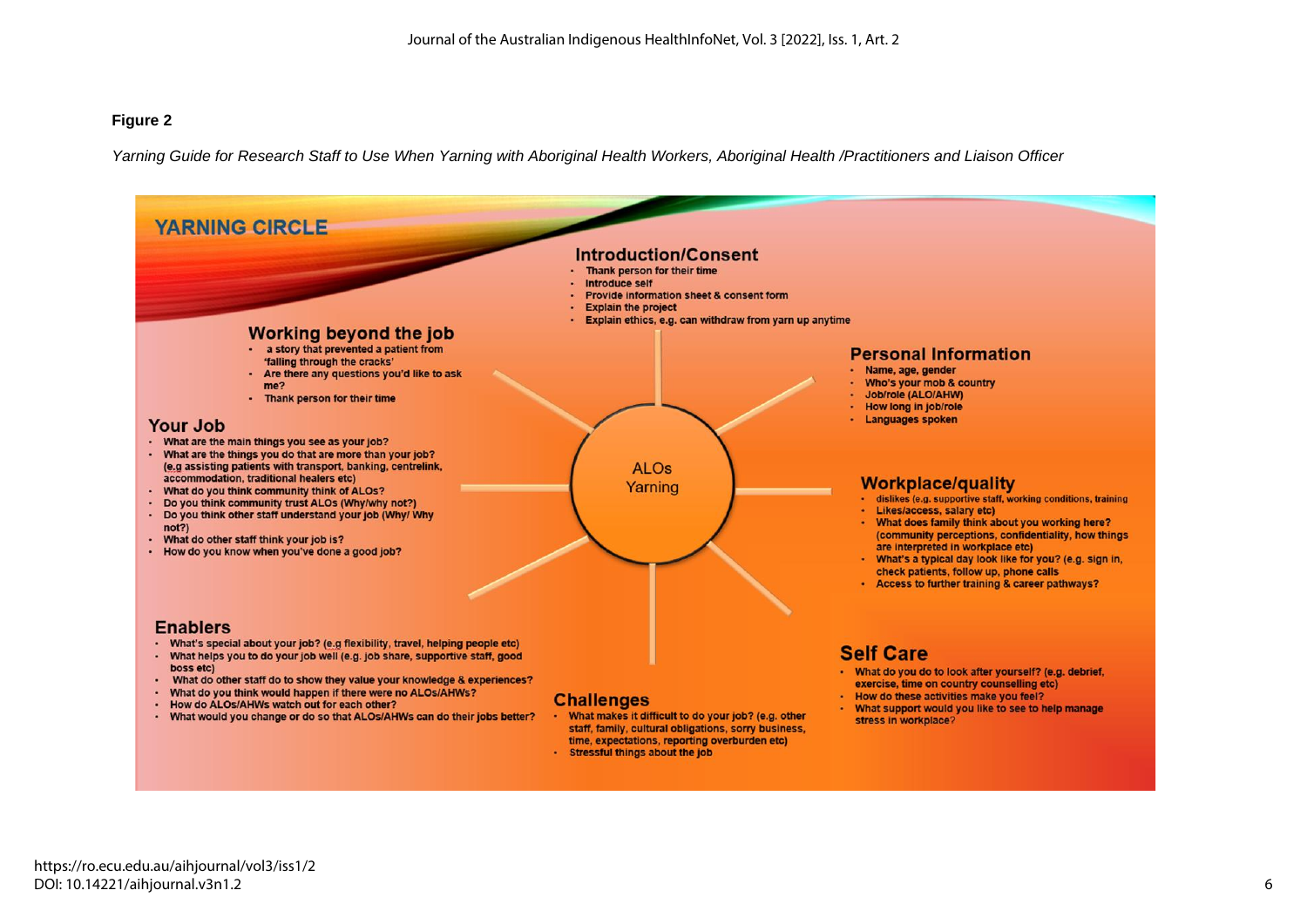# **3. Dadirri Phase**

In keeping with the principle of drawing on Indigenous methodologies, Dadirri is a traditional practice of Aboriginal people (Laylock 2011) in the Top End of Australia based on inner deep listening, quiet awareness and connectivity to surroundings (Ungunmerr, 1988). It will be used to explore patients' experiences of the provision of acute health care, as well as in analysis processes by the researchers. The Dadirri process is also about the patient having the time and space to tell their story in the way that they wish.

The ACSQHC "National set of core common patient experience questions" (Australian Commission on Safety and Quality in Health Care, 2014) will provide a basis for Dadirri sessions coupled with aspects of care provided by Aboriginal and Torres Strait Islander Health Workers/Practitioners and Liaison Officers. The PSC will also guide this aspect of the project. Some preliminary themes are included in the figure below. The Dadirri sessions with patients will require researchers to listen deeply to develop a genuine connection with patients' and their stories.

# **Figure 3**

*Preliminary Themes to Explore Patient Experiences with Aboriginal Health Workers/Practitioners and Liaison Officers in Acute Health Care Services* 



Participants will be recruited using purposive sampling, a strategy whereby people with knowledge and experience on the topic are invited to take part in the study, thereby supporting information-rich data collection (Palinkas et al., 2015). Specifically, Aboriginal research staff will invite a diverse group of patients, including men and women, those having short and long hospital stays, different age groups and simple and complex admissions from across the hospitals. Different clinical areas will be sought as Aboriginal and Torres Strait Islander Health Workers/Practitioners work across different clinical units in acute care services.

Photovoice will be used to supplement the oral component of Dadirri. Photovoice is a research method that allows participants to use both visual images and dialogue to record and reflect on their experiences, concerns and achievements (Petteway, 2019). For marginalised or underserved groups such as children, women and non-concordant language speakers (Palibroda et al., 2009; Wang & Burris, 1997) it gives 'voice' to their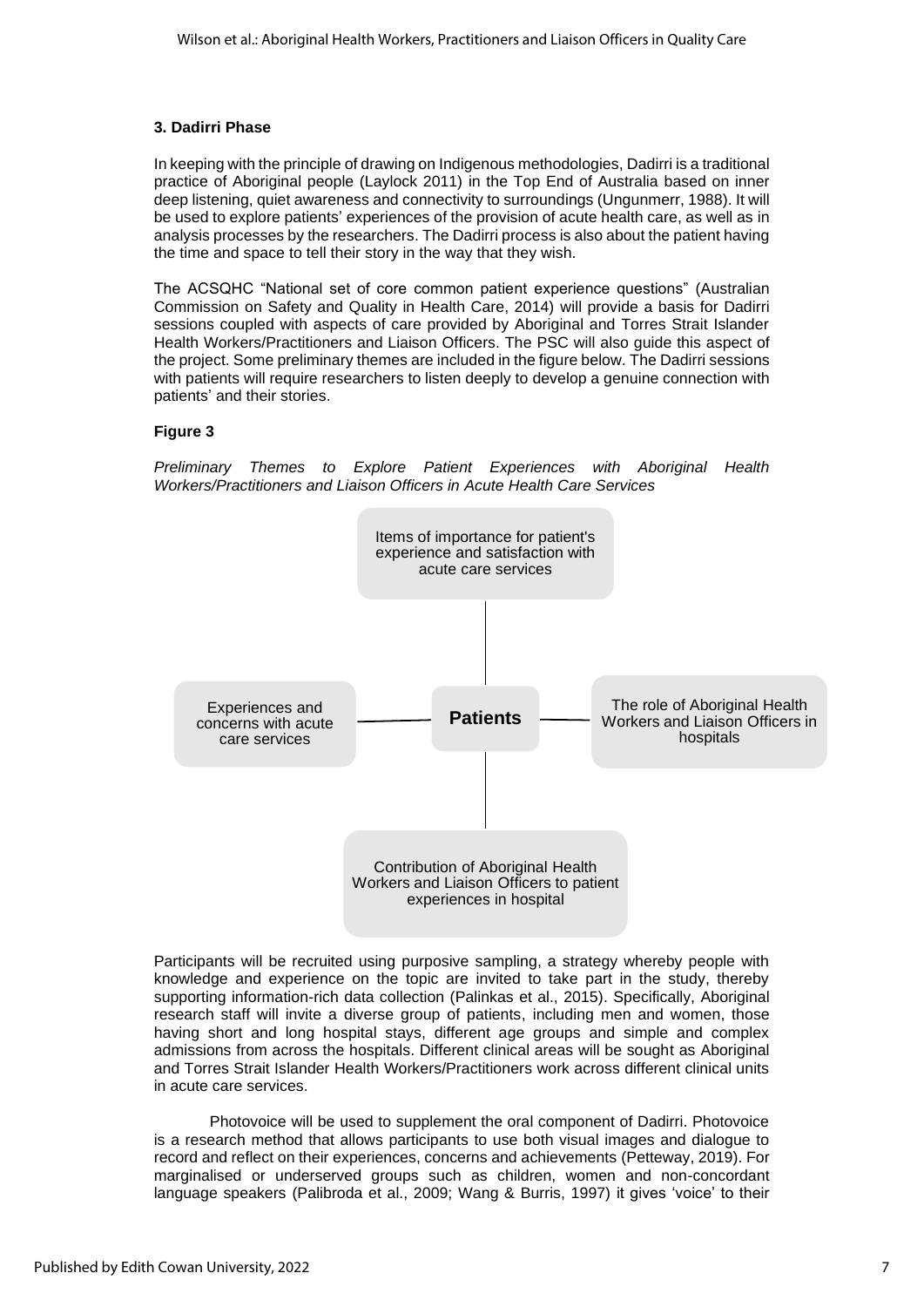experiences as it is a visual record of aspects of their admission and experiences that they feel are important to their care. It is also relevant to the contemporary Aboriginal and Torres Strait Islander context, by drawing upon the use of imagery in storytelling. A Photovoice Guide will be developed to provide guidance to patients about what can and cannot be ethically photographed in a hospital. Photovoice contributes to the ability to engage in Dadirri because it provides an alternative way for patients to tell their stories and for researchers to listen and see deeply.

# **4. Patient Journey Phase**

Patient Journey Mapping is a proven method that enables exploration of the steps involved in a patient's journey from home to hospital, across health services and back again (Trebble et al., 2010). A set of patient journey mapping tools for Aboriginal patients have been created and trialled across urban, rural and remote locations (Dwyer et al., 2011; Kelly et al., 2012), The tools have assisted the identification of access, quality and practice issues, and strategies at professional, organisational and systems levels to improve care (Kelly et al., 2016). The project team, in consultation with the PSC, will adapt this method to incorporate quality indicators for acute health care (Australian Commission on Safety and Quality in Health Care, 2012.), and to identify both issues and solutions for a patient's journey through the acute health care system.

Patients who participate in Dadirri and photovoice will also be invited to participate in patient journey mapping. We will endeavour to include a mix of patients including men and women, those experiencing short and long stays, different age groups, simple and complex admissions, and those experiencing minimal to full involvement of Aboriginal and Torres Strait Islander Health Workers/Practitioners and Liaison Officers in the journey.

Where possible we will link patient journeys (for patient journey mapping) to patient perspectives (as collected through Dadirri and photovoice). In doing so we will be able to demonstrate how structural and systemic issues manifest for individuals in their care and thus identify where systemic actions and reform are needed to improve patient experiences as well as quality of care.

# **5. Survey and Semi-structured Interview Phase**

Health professionals and managers working at the three sites will be invited to participate in an online survey about their experiences working with Aboriginal and Torres Strait Islander Health Workers/Practitioners and Liaison Officers. Recruitment will be via Aboriginal research staff, flyers and emails to unit leaders. An online link will direct people to information regarding the survey and a consent form, whereby those who consent to be involved can continue to the survey. Participants will be invited to take part in a follow-up semi-structured interview. Survey and interviewing are well-utilised methods and considered appropriate for use with non-Indigenous participants.

The survey will be developed by the project team using a 3-step process: (1) a scoping review to identify similar tools in the literature for health professionals' experiences working with Aboriginal and Torres Strait Islander Health Workers/Practitioners, or similar health professionals, (2) choosing suitable and relevant questions for the target group to inform our tool development and (3) trialling these questions on a similar pilot target group and incorporating new questions as needed.

# **Data Analysis and Management**

Data will be analysed by the project team using a collaborative approach. The interview data will be coded by both Aboriginal and Torres Strait Islander researchers and non-Indigenous researchers, independently then collectively. Analysis will be assisted using NVivo software (QSR International ) which is designed to help in the management, shaping and analysis of detailed textual data. The quantitative data derived from the survey will be analysed using descriptive statistics. Patient journey mapping includes process analysis which will be done collaboratively to identify the parts of the journey where quality was achieved and where it was not, and the contributing factors. The analysis will also identify critical points that could be amenable to intervention to improve the journey. Those critical points and factors enabling or inhibiting quality will be compared across sites.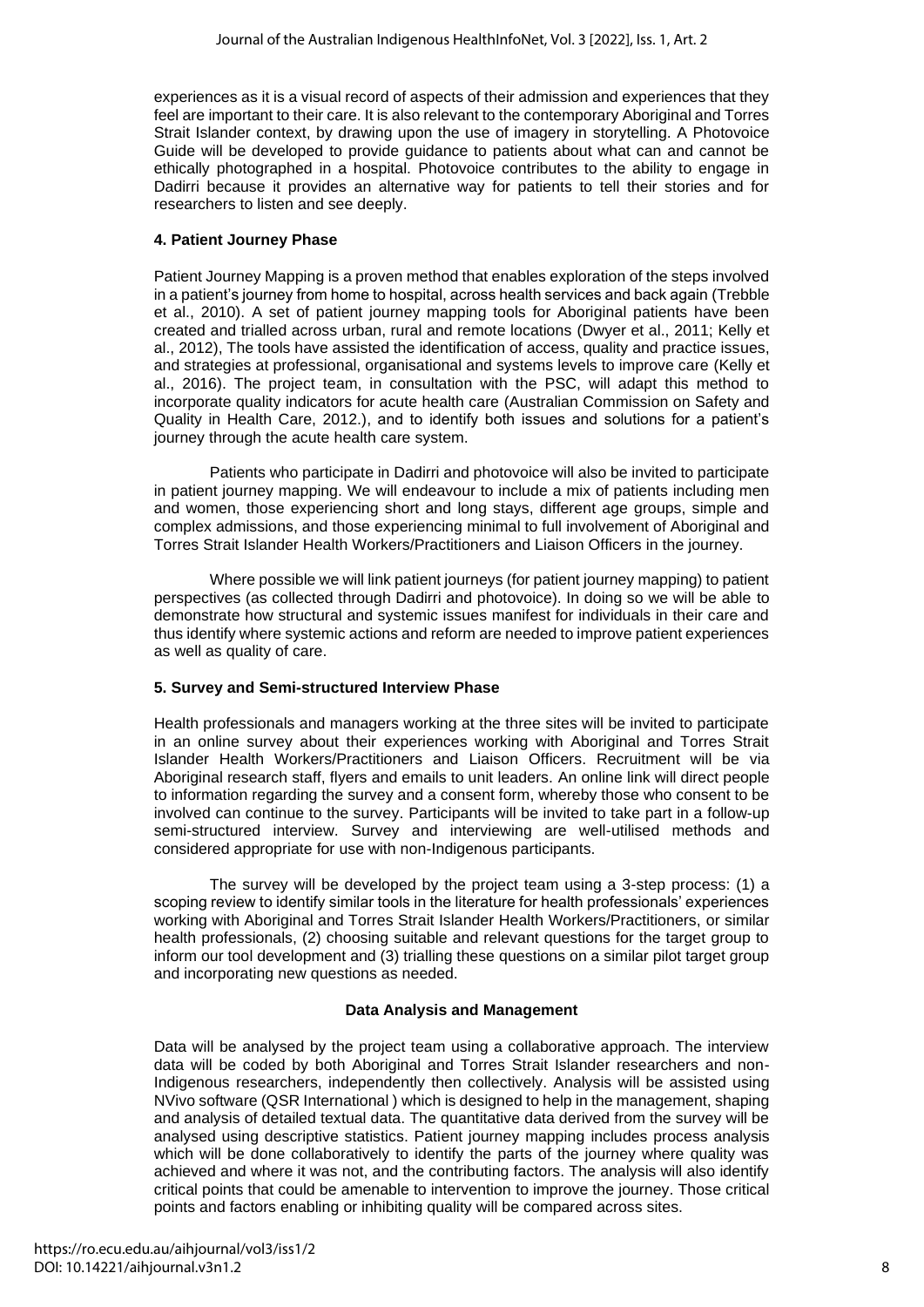Data will be stored according to university guidelines and ethical protocols to ensure participant confidentiality is maintained. Access to the data will be restricted to those members of the research team outlined in the final approved ethics applications.

#### **Ethics and Dissemination**

Ethics approval for this study has been provided from the following committees: Southern Adelaide Clinical Human Research Ethics Committee (with reciprocal ethics approval for Royal Prince Alfred Hospital), Central Australian Human Research Ethics Committee (Northern Territory), Aboriginal Health Research Ethics Committee (South Australia) and the Aboriginal Health and Medical Research Council (New South Wales). Informed consent will be obtained from participants. Aboriginal research assistants and in some instances, interpreters where appropriate will assist in gathering informed consent of participants in this study.

Key findings and recommendations will be disseminated through a range of communication channels in a variety of formats as informed by the PSC and participants. Site roundtables (including administration staff, clinicians, and patient representatives) will be part of the dissemination along with knowledge translation relevant to each site. A compendium of Aboriginal and Torres Strait Islander patient and family stories of acute health care will also be developed. The compendium will provide concrete examples of the challenges and facilitators of providing quality acute health care from Aboriginal and Torres Strait Islander perspectives.

#### **Expected Outcomes**

This research, conducted according to the protocols described, will provide a rigorous assessment of the systematic integration of Aboriginal and Torres Strait Islander Health Workers/Practitioners in acute care processes, including, for the first time, a detailed picture of their roles in achieving quality acute health care. Given the over-representation of Aboriginal and Torres Strait Islander people using acute care services, this research is timely.

The study will inform initiatives to improve hospital processes and care for Aboriginal and Torres Strait Islander peoples. This is particularly important because differential access to health care interventions is a major problem Aboriginal and Torres Strait Islander peoples face in Australian hospitals.

The data, collected in a culturally safe way as described, will provide important information about how Aboriginal and Torres Strait Islander peoples' hospital experience can be culturally safe, inclusive and high quality.

#### **Significance**

This research is the first of its kind and has the potential to be highly significant. The outcomes of this research are likely to have an impact on the hospital system including improved effectiveness of acute health care, with a flow on effect for health outcomes for Aboriginal and Torres Strait Islander peoples in Australia. It uses innovative methodology founded on principles including privileging Aboriginal and Torres Strait Islander knowledges to collect Aboriginal and Torres Strait Islander perspectives and understand the journeys of Aboriginal and Torres Strait Islander patients through the acute health care system. Importantly, this study will apply Indigenous theoretical frameworks, including the Knowledge Interface described by Maori Elder and Scholar, Sir Mason Durie (Durie 2005), to understanding health care issues, allowing Aboriginal voices to be heard in data collection, analysis and synthesis. This mitigates risks associated with applying non-Indigenous theoretical frameworks to Indigenous data and enables the findings of the research to be positioned at the interface of knowledge systems whereby Aboriginal and Torres Strait Islander knowledges are at the centre of the research as both subject matter (participants) and interpretation of that subject matter (researchers). If this was not the case, there is a risk that Aboriginal and Torres Strait Islander perspectives would not be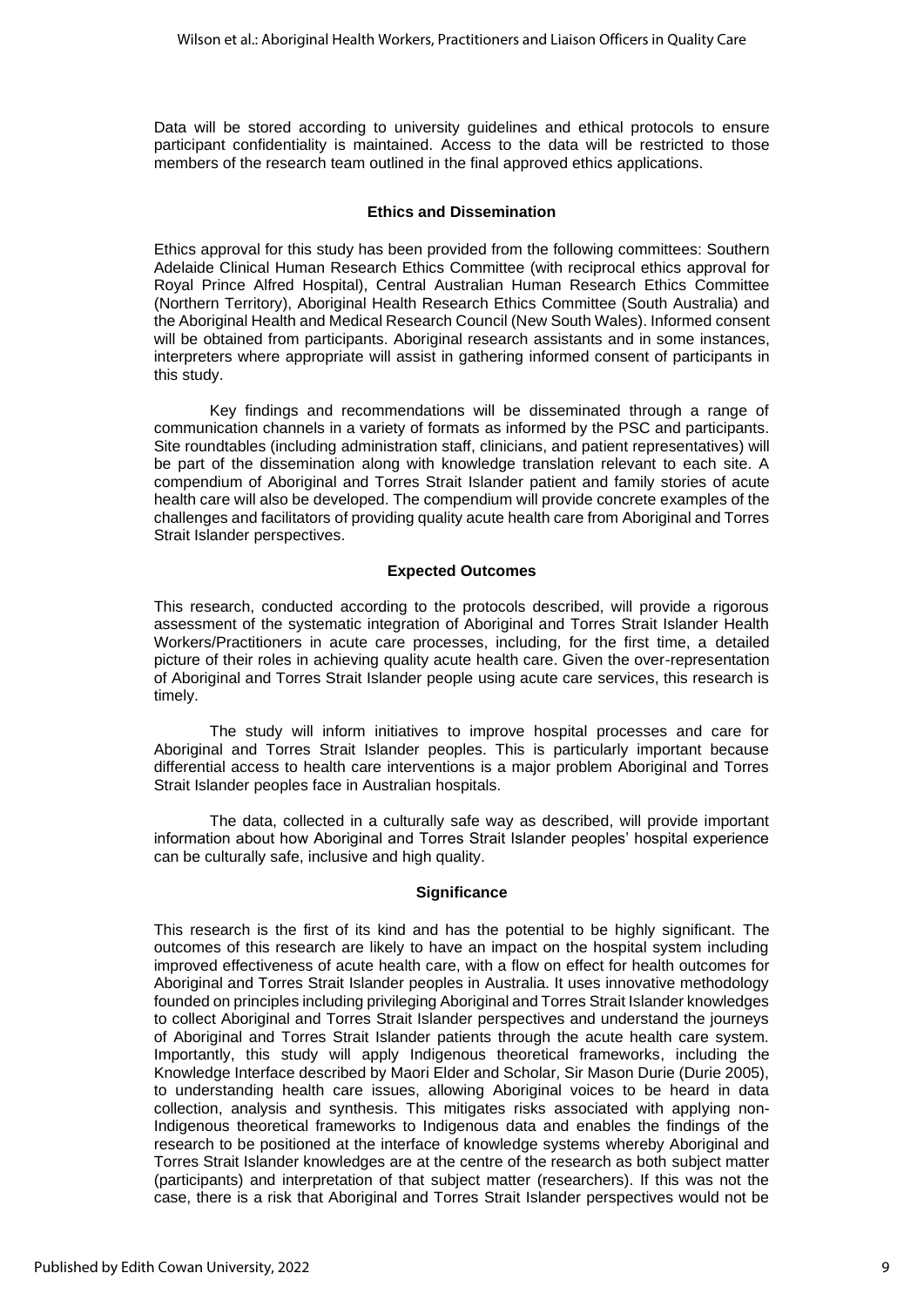truly represented. Through employment of Aboriginal and Torres Strait Islander research assistants, and involvement of Aboriginal and Torres Strait Islander Chief Investigators, this project also strengthens the capability of the Indigenous health research workforce. Strengthening the Aboriginal and Torres Strait Islander research workforce is essential to improving the conduct and translation of Indigenous health research efforts.

#### **Declarations**

# **Competing Interests**

Since obtaining the grant for this study, Associate Professor Tamara Mackean is a current member of the Southern Adelaide Local Health Network (SALHN) Board. SALHN governs the health service in Adelaide where data will be collected.

#### **Funding**

This work was supported by the National Health and Medical Research Council, grant number: 1143222. Email: [nhmrc@nhmrc.gov.au;](mailto:nhmrc@nhmrc.gov.au) Kate Hunter was supported by a NSW Health Early Mid Career Fellowship.

#### **Authors' Contributions**

TM, a Waljen woman, authored the grant application and leads the project on which this paper is based. TM led the design of the project which was also contributed to by FB, AW, EW, KT, OP, KH, KO, JK, JD, and RI. OP, a Kuku Yalanji/Torres Strait Islander woman, and KO, a Barkindji/Malyangapa woman, bring their life experiences and Indigenous research knowledge to the team. AW wrote the first draft of the paper and refined drafts two and three in collaboration with LW. All other authors contributed to the content and review of this paper. All authors contributed to development of the tools and processes referred to in the paper.

#### **References**

Australian Commission on Safety and Quality in Health Care. (2012). *Australian Safety and Quality Framework for Health Care*. [https://www.safetyandquality.gov.au/sites/default/files/migrated/Australian-](https://www.safetyandquality.gov.au/sites/default/files/migrated/Australian-SandQ-Framework1.pdf)

[SandQ-Framework1.pdf](https://www.safetyandquality.gov.au/sites/default/files/migrated/Australian-SandQ-Framework1.pdf) Australian Commission on Safety and Quality in Health Care. (2014). *National set of core,* 

*common patient experience questions - for overnight-admitted patients (CATI version)*. [https://www.safetyandquality.gov.au/sites/default/files/migrated/National-set-of-](https://www.safetyandquality.gov.au/sites/default/files/migrated/National-set-of-core-common-patient-experience-questions-%E2%80%93-for-overnight-admitted-patients-Pen-and-Paper.pdf)

[core-common-patient-experience-questions-%E2%80%93-for-overnight](https://www.safetyandquality.gov.au/sites/default/files/migrated/National-set-of-core-common-patient-experience-questions-%E2%80%93-for-overnight-admitted-patients-Pen-and-Paper.pdf)[admitted-patients-Pen-and-Paper.pdf](https://www.safetyandquality.gov.au/sites/default/files/migrated/National-set-of-core-common-patient-experience-questions-%E2%80%93-for-overnight-admitted-patients-Pen-and-Paper.pdf)

- Australian Commission on Safety and Quality in Health Care. (2016). *National Safety and Quality Health Service Standards Version 2*. <https://www.safetyandquality.gov.au/standards/nsqhs-standards>
- Australian Institute Health and Welfare. (2019). *Deaths in Australia*. [https://www.aihw.gov.au/reports/life-expectancy-death/deaths/contents/life](https://www.aihw.gov.au/reports/life-expectancy-death/deaths/contents/life-expectancy)[expectancy](https://www.aihw.gov.au/reports/life-expectancy-death/deaths/contents/life-expectancy)

Australian Institute of Health and Welfare. (2021). *Aboriginal and Torres Strait Islander Health Performance Framework. https://www.indigenoushpf.gov.au/measures*

Bessarab, D., & Ng'andu, B. (2010). Yarning about yarning as a legitimate method in Indigenous research. *International Journal of Critical Indigenous Studies, 3*(1), 37-50.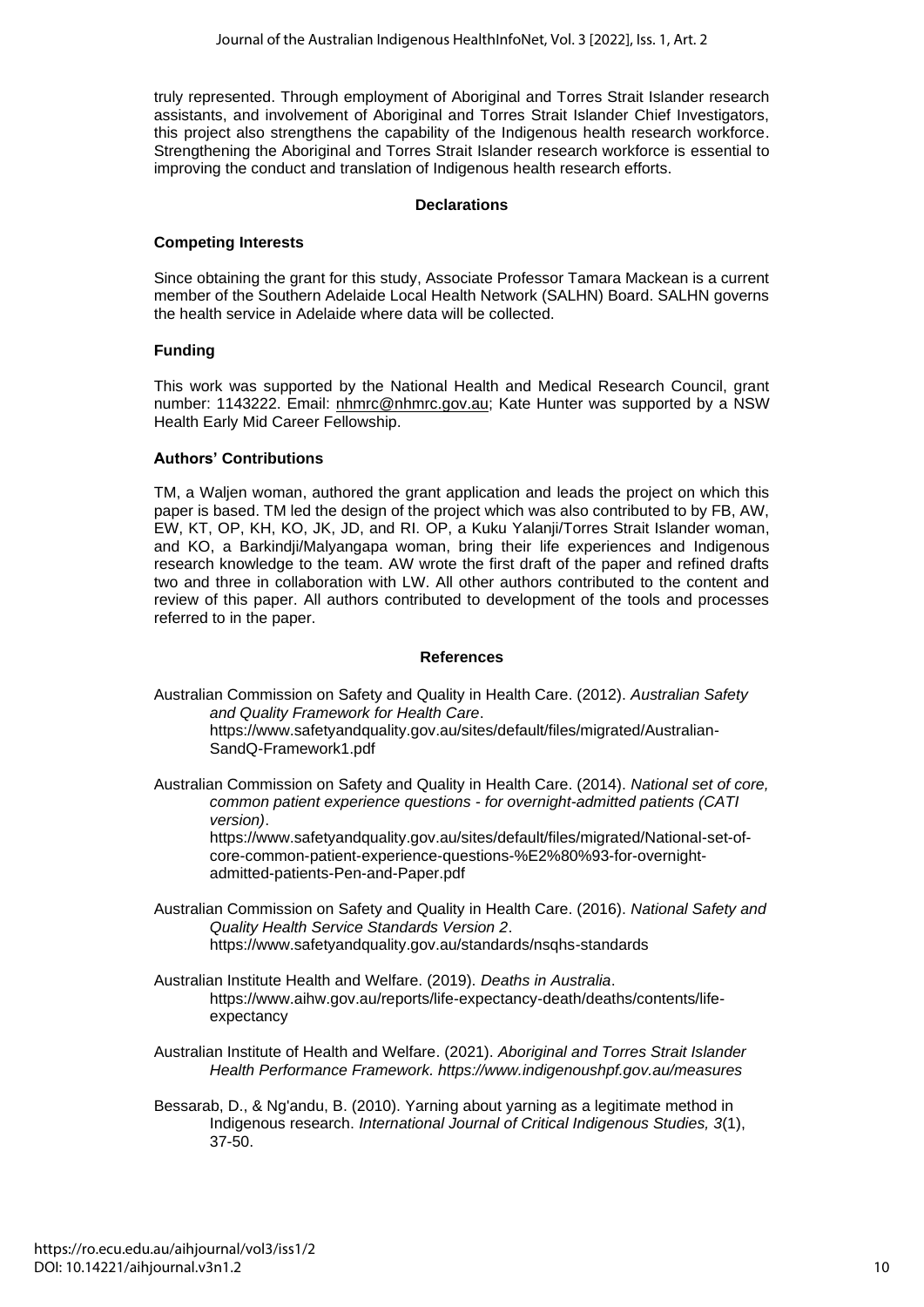- Department of Health. (2015). Aboriginal Support Services. [https://www.health.gov.au/health-topics/aboriginal-and-torres-strait-islander](https://www.health.gov.au/health-topics/aboriginal-and-torres-strait-islander-health)[health](https://www.health.gov.au/health-topics/aboriginal-and-torres-strait-islander-health)
- Department of Health and Ageing. (2013). *National Aboriginal and Torres Strait Islander Health Plan 2013-2023*. [https://www.health.gov.au/resources/publications/national-aboriginal-and-torres](https://www.health.gov.au/resources/publications/national-aboriginal-and-torres-strait-islander-health-plan-2013-2023)[strait-islander-health-plan-2013-2023](https://www.health.gov.au/resources/publications/national-aboriginal-and-torres-strait-islander-health-plan-2013-2023)
- Deshmukh, T., Abbott, P., & Reath, J. (2014). 'It's got to be another approach': An Aboriginal Health Worker perspective on cardiovascular risk screening and education. *Australian Family Physician, 43*(475-8).
- Durey, A., Thompson, S., & Wood, M. (2011). Time to bring down the twin towers in poor Aboriginal hospital care: Addressing institutional racism and misunderstandings in communication. *Internal Medicine Journal, 42*(1), 17-22.
- Durie, M. (2005). Indigenous knowledge within a global knowledge system. *Higher Education Policy, 18*(3), 301-312.
- Dwyer, J., Kelly, J., Willis, E., Glover, J., Mackean, T., Pekarsky, B. (2011). *Managing two worlds together: city hospital care for country Aboriginal people - project report*. [https://www.lowitja.org.au/page/services/resources/health-services-and](https://www.lowitja.org.au/page/services/resources/health-services-and-workforce/cultural-safety/M2WT-City-Hospital-Care-Community-Summary)[workforce/cultural-safety/M2WT-City-Hospital-Care-Community-Summary](https://www.lowitja.org.au/page/services/resources/health-services-and-workforce/cultural-safety/M2WT-City-Hospital-Care-Community-Summary)
- Hayman, N., White, N., & Spurling, G. (2009). Improving Indigenous patients' access to mainstream health services: The Inala experience. *Medical Journal Australia, 1900*, 604-606.
- Health Workforce Australia. (2011). Growing Our Future: the Aboriginal and Torres Strait Islander Health Worker Project Final Report. [https://www.naatsihwp.org.au/sites/default/files/atsihw-project-interim-report-](https://www.naatsihwp.org.au/sites/default/files/atsihw-project-interim-report-20111017.pdf)[20111017.pdf](https://www.naatsihwp.org.au/sites/default/files/atsihw-project-interim-report-20111017.pdf)
- Katzenellenbogen, J., Miller, L., Somerford, P., Mcevoy, S., & Bessarab, D. (2015). Strategic information for hospital service planning: A linked data study to inform an urban Aboriginal Health Liaison Officer program in Western Australia. *Australian Health Review, 39*(4), 429-436.
- Katzenellenbogen, J. M., Sanfilippo, F. M., Hobbs, M. S. T., Knuiman, M. W., Bessarab, D., Durey, A., & Thompson, S. C. (2013). Voting with their feet - predictors of discharge against medical advice in Aboriginal and non-Aboriginal ischaemic heart disease inpatients in Western Australia: An analytic study using data linkage. *BMC Health Services Research, 13*(1), 330. doi:10.1186/1472-6963-13- 330
- Kelly, J., Dwyer, J., Mackean, T., O'Donnell, K., & Willis, E. (2016). Coproducing Aboriginal patient journey mapping tools for improved quality and coordination of care. *Australian Journal of Primary Health, 23*. doi:10.1071/PY16069
- Kelly, J., Dwyer, J., Pekarsky, B., Mackean, T., Willis, E., Battersby, M., & Glover, J. (2012). *Managing Two Worlds Together: Stage 2—Patient Journey Mapping Tools*. [https://www.lowitja.org.au/page/services/resources/health-services-and](https://www.lowitja.org.au/page/services/resources/health-services-and-workforce/cultural-safety/M2WT-Stage-2-Mapping-Tools)[workforce/cultural-safety/M2WT-Stage-2-Mapping-Tools](https://www.lowitja.org.au/page/services/resources/health-services-and-workforce/cultural-safety/M2WT-Stage-2-Mapping-Tools)
- Lai, G. C., Taylor, E. V., Haigh, M. M., & Thompson, S. C. (2018). Factors Affecting the Retention of Indigenous Australians in the Health Workforce: A Systematic Review. *International Journal of Environmental Research and Public Health, 15*(5), 914.<https://www.mdpi.com/1660-4601/15/5/914>
- Laycock, A., Walker, D., Harrison, N., & Brands, J. (2011). *Researching Indigenous Health: a practical guide for researchers*. The Lowitja Institute.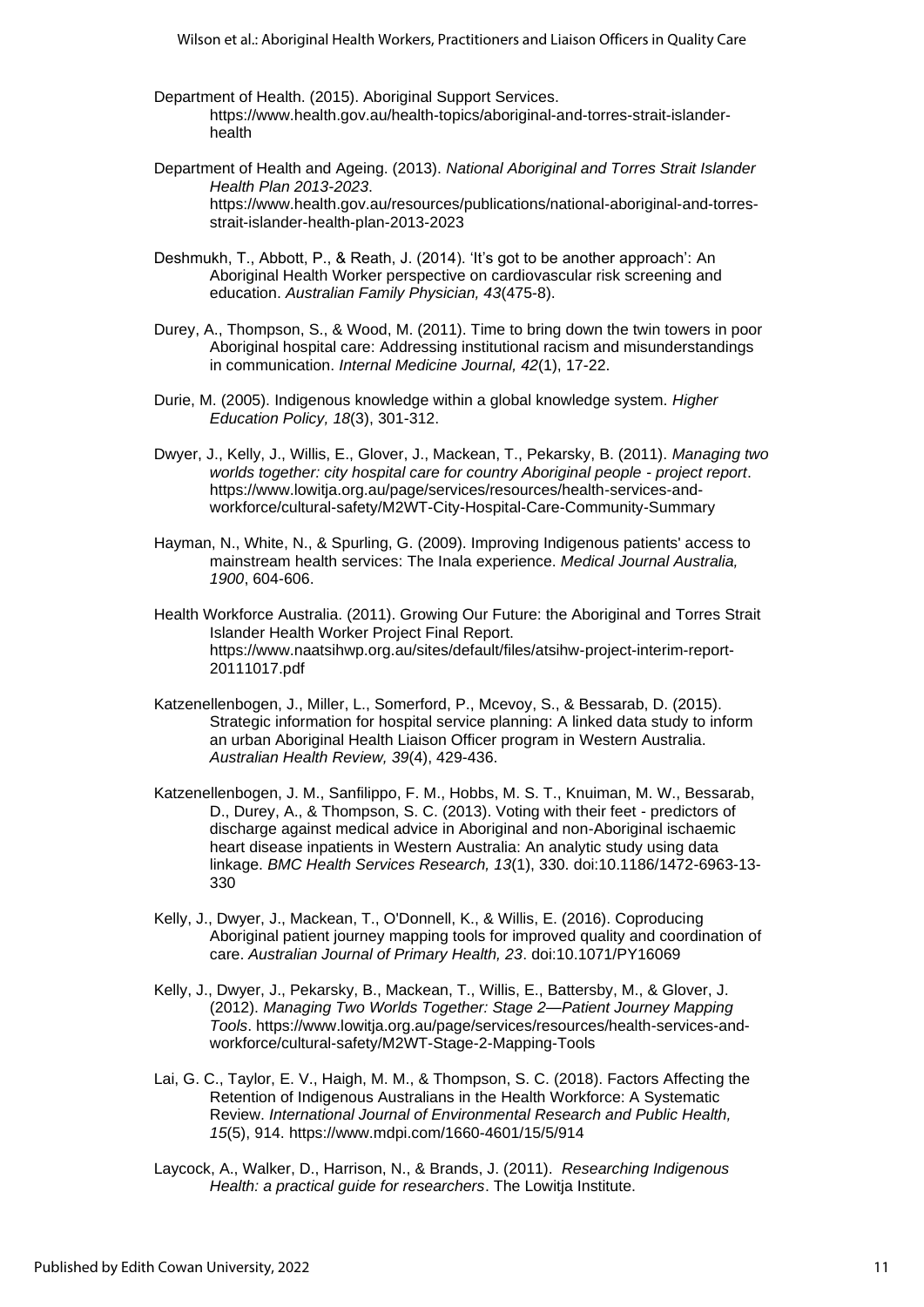- Mackean, T., Withall, E., Dwyer, J., & Wilson, A. (2020). Aboriginal Health Workers' and Liaison Officers' role in quality care in the Australian acute care setting: A systematic review. *Australian Health Review*. *44*(3), 427-433. doi: 10.1071/AH19101.
- Markwick, A., Ansari, Z., Sullivan, M., Parsons, L., & McNeil, J. (2014). Inequalities in the social determinants of health of Aboriginal and Torres Strait Islander People: A cross-sectional population-based study in the Australian state of Victoria. *International Journal for Equity in Health, 13*(1), 91. doi:10.1186/s12939-014- 0091-5
- Mieklejohn, J., Adams, J., Valery, P., Walpole, E., Martin, J., Williams, H., & Garvey, G. (2016). Health professional's perspectives of the barriers and enablers to cancer care for Indigenous Australians. *European Journal of Cancer Care, 25*(2), 54-61.
- National Aboriginal and Torres Strait Islander Health Worker Association. (2018). Aboriginal and Torres Strait Islander Health Workers and Health Practitioners: Who we are and what we do In: National Aboriginal and Torres Strait Islander Health Worker Association. <https://www.naatsihwp.org.au/>
- National Aboriginal Community Controlled Health Organisation. (2013). Investing in Healthy Futures for Generational Change: National Aboriginal Community Controlled Health Organisation 10 Point Plan 2013-2030. [https://aodknowledgecentre.ecu.edu.au/key](https://aodknowledgecentre.ecu.edu.au/key-resources/publications/25356/?title=Healthy%20Futures%202013-2030%3A%20NACCHO%2010%20point%20plan)[resources/publications/25356/?title=Healthy%20Futures%202013-](https://aodknowledgecentre.ecu.edu.au/key-resources/publications/25356/?title=Healthy%20Futures%202013-2030%3A%20NACCHO%2010%20point%20plan) [2030%3A%20NACCHO%2010%20point%20plan](https://aodknowledgecentre.ecu.edu.au/key-resources/publications/25356/?title=Healthy%20Futures%202013-2030%3A%20NACCHO%2010%20point%20plan)
- Palibroda, B., Krieg, B., Murdock, L., & Havelock, J. (2009). *A practical guide to photovoice: Sharing pictures, telling stories and changing communities.* [http://www.pwhce.ca/photovoice/pdf/Photovoice\\_Manual.pdf](http://www.pwhce.ca/photovoice/pdf/Photovoice_Manual.pdf)
- Palinkas, L. A., Horwitz, S. M., Green, C. A., Wisdom, J. P., Duan, N., & Hoagwood, K. (2015). Purposeful sampling for qualitative data collection and analysis in mixed method implementation research. *Administration and policy in mental health, 42*(5), 533-544. doi:10.1007/s10488-013-0528-y
- Petteway, R. J. (2019). Intergenerational photovoice perspectives of place and health in public housing: Participatory coding, theming, and mapping in/of the "structure struggle". *Health & Place, 60*, 102229. doi:https://doi.org/10.1016/j.healthplace.2019.102229

QSR International NVivo 12. [http://www.qsrinternational.com/products\\_nvivo.aspx.](http://www.qsrinternational.com/products_nvivo.aspx)

- Renhard, R., Chong, A., Willis, J., Wilson, G., & Clarke, A. (2014). *Aboriginal and Torres Strait Islander Quality Improvement Framework and Toolkit for Hospital Staff (AQIFTHS)*. https://www.svhm.org.au/ArticleDocuments/1572/Aboriginal-Quality-Improvement-Framework-and-Toolkit-for-Hospital-Staff-January-2015-For-Web.pdf.aspx?embed=yhttp://www.svhm.org.au/aboutus/community/ICHPtoolkit/ Pages/toolkit.aspx
- The Wardliparingga Aboriginal Research Unit of the South Australian Health, & South Australian Health and Medical Research Institute. (2017). *National Safety and Quality Health Service Standards user guide for Aboriginal and Torres Strait Islander health*. [https://www.safetyandquality.gov.au/publications-and](https://www.safetyandquality.gov.au/publications-and-resources/resource-library/nsqhs-standards-user-guide-aboriginal-and-torres-strait-islander-health)[resources/resource-library/nsqhs-standards-user-guide-aboriginal-and-torres](https://www.safetyandquality.gov.au/publications-and-resources/resource-library/nsqhs-standards-user-guide-aboriginal-and-torres-strait-islander-health)[strait-islander-health](https://www.safetyandquality.gov.au/publications-and-resources/resource-library/nsqhs-standards-user-guide-aboriginal-and-torres-strait-islander-health)
- Topp, S. M., Edelman, A., & Taylor, S. (2018). "We are everything to everyone": A systematic review of factors influencing the accountability relationships of Aboriginal and Torres Strait Islander health workers (AHWs) in the Australian health system. *International Journal for Equity in Health, 17*(1), 67. doi:10.1186/s12939-018-0779-z